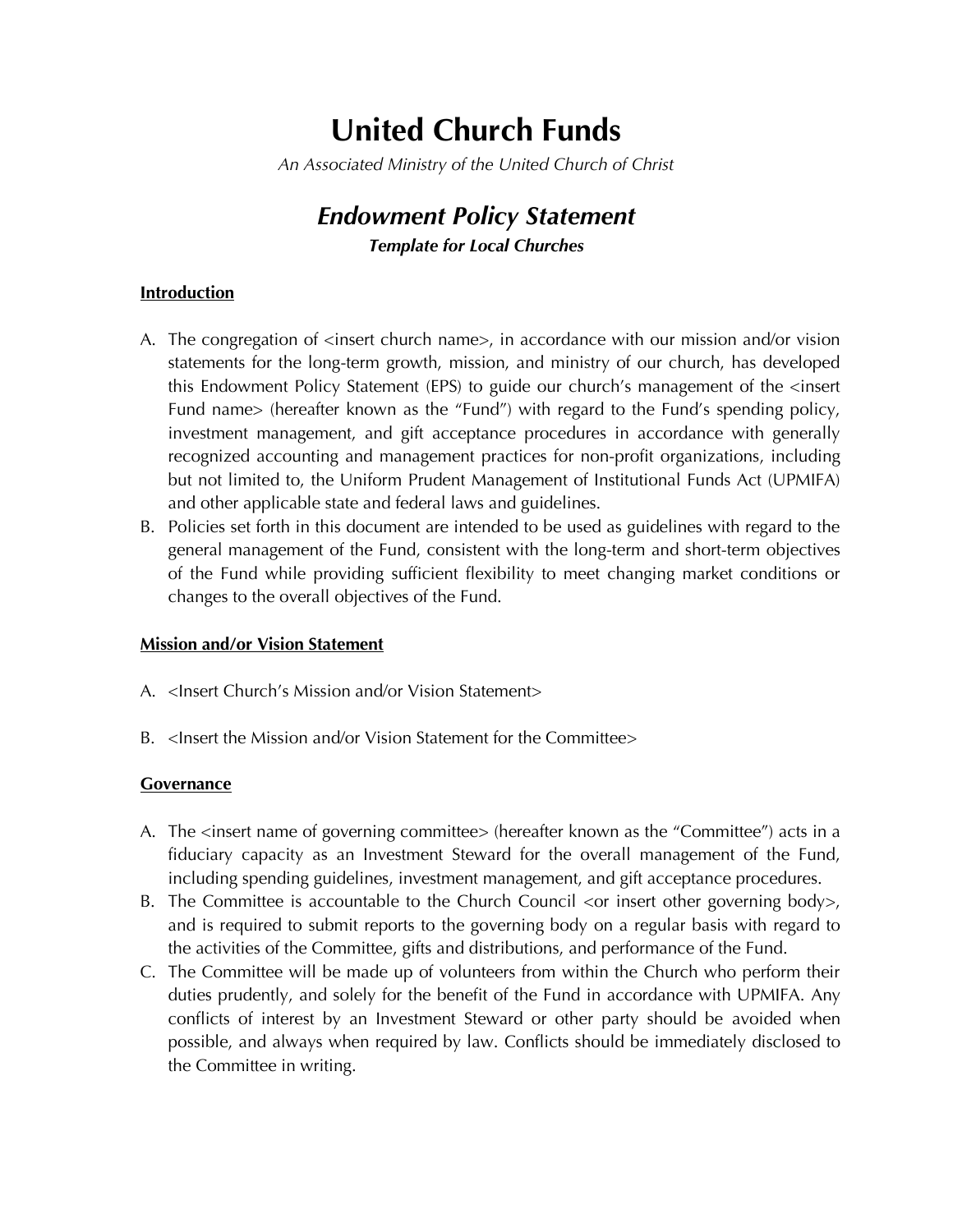- D. The Committee requires each service provider to provide a written disclosure of services to be provided which includes details on compensation. These agreements will be reviewed annually to ensure consistency with the objectives of the Committee.
- E. Changes to any part of the Endowment Policy Statement may be made by written recommendation of the Committee to the governing body, and voted upon as required by the Church's constitution, bylaws, or other governing document.

# **Gift Acceptance Policy**

The Fund will accept a variety of types of gifts which shall be utilized for the benefit of the Church, and managed in accordance with the distribution and investment policies set forth in this document. A copy of this Endowment Policy Statement will be given to each prospective donor to educate the donor on the policy guidelines. While the Committee will work with all parties to accept all gifts, the Committee reserves the right to reject a gift that is deemed to not be in the long-term best interests of the Church.

- A. **Donor-Specified Purpose** If a gift is given with the donor-specified intent to be used to fund a specific ministry or use, the Committee will honor the request of the donor and manage the gift based upon the guidelines put forth in this document. If a gift is given without a donor-specified purpose, those funds will be deemed to be un-restricted, and therefore the Committee and the governing body will determine the use of funds as required or dictated by the needs of the Church.
- B. **Gift of Stock, Bonds, or Financial Instruments** A gift of stock, bonds, mutual funds, or other security, whether in certificate or book form, will be liquidated within 180 days from receipt by the Church or Fund. After liquidation, the proceeds from the sale of the security will be invested based upon the guidelines in the Investment Policy.
- C. **Gift of Real Estate or Ill-liquid Assets**  A gift of real estate or like ill-liquid asset will be liquidated in a suitable timeframe based on market conditions. Upon liquidation, the proceeds from the sale of the real estate or like asset will be invested based upon the guidelines in the Investment Policy. If the governing body of the Church determines that the sale of the asset is not in the long-term interests of the Church, the Committee will not be required to manage the asset or act in a fiduciary capacity with regard to the asset.

## **Investment Policy**

The objective of the investment policy of the Fund is to preserve the long-term real purchasing power of the net assets of the Fund, while allowing for predictable distributions in support of the Church's mission and ministry. The invested assets of the Fund will be managed solely for the benefit of the Fund and Church, and will be administered by prudent professionals as outlined by UPMIFA.

A. **Asset Allocation Strategy** – The Committee seeks to invest the assets of the Fund to achieve returns consistent with the investment objectives, risk tolerance, and time horizon of the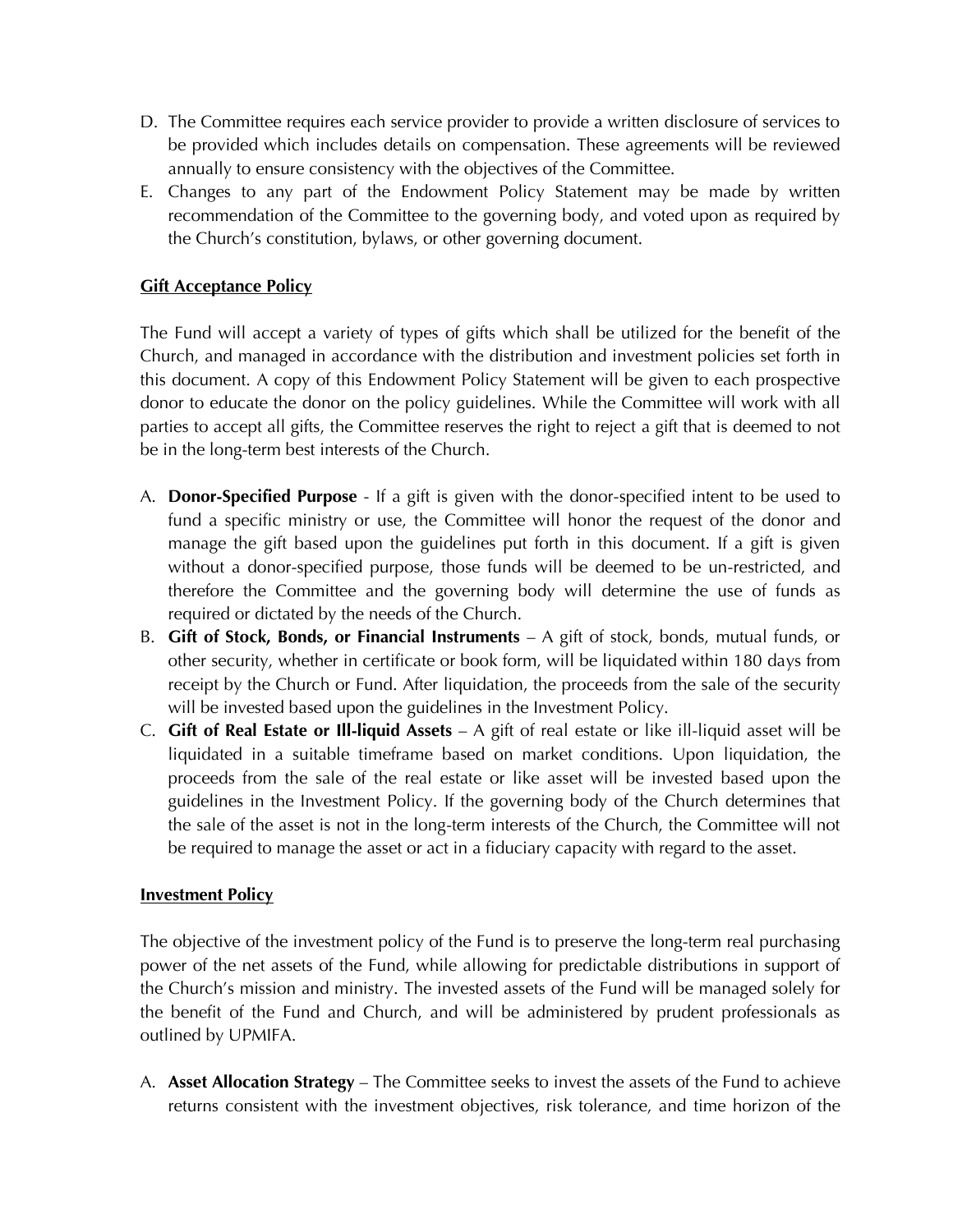Fund. As such, an Investment Manager may invest assets over a diversified portfolio of asset classes with varying degrees of historical risk and correlation attributes. Any asset class selected for investment must include an appropriate process and tools for selection and monitoring of the asset class over time.

- B. **Definition of Asset Classes** The Fund may include equities, including both domestic and international, as well as fixed income securities. Investments in cash or cash equivalent instruments will be utilized only in the short term or as temporary holdings. If the portfolio holds any assets which do not fall into the broad categories of equities, fixed income, or cash instruments, these assets will be considered alternative investments.
- C. **Allocation Flexibility** To the extent that a target allocation summarizes the risk/return profile of the Fund, the Committee understands that shorter-term changes in market conditions may dictate short-term target allocations. Therefore, the Committee recognizes that the Investment Manager may deviate from a target allocation from time to time, which will require re-balancing to remain consistent with the investment objectives of the Fund.
- D. **Return Objectives**  The expected return objectives for the portfolio should be consistent with the distribution guidelines as defined in this document, in addition to other factors such as Fund expenses and inflation as generally defined, in order to protect the long-term real purchasing power of the Fund.
- E. **Socially Responsible Investment (SRI) Strategy** In covenant with the United Church of Christ and broader Christian community, the Committee recognizes its role in promoting an investment strategy that is consistent with the values of the Church. Therefore, the Investment Manager is required to employ SRI strategies that includes both screens and active engagement.
- F. **Manager Selection** The Committee will select a manager(s) for day to day portfolio management of the Fund, in alignment with the obligations of care. This manager will be selected after substantial due diligence is performed with regard to the general capabilities and experience, investment strategy, historical performance, and fees of the manager, among other attributes. No contract will be signed by the Church or Fund with respect to the services of the manager, and the Church and/or Fund reserves the right to terminate its relationship with a manager at will.
- G. **Manager Reports** The manager is required to send quarterly reports on performance and strategy in a timely manner to the Committee. The Committee will review the reports, and if necessary, contact the manager for clarification or further discussion. Performance reports from the manager will include performance of holdings against a comparable allocation benchmark, peer groups, and/or investment policy statement objectives.
- H. **Manager Review** In the absence of gross negligence or significant change in services, the Committee will review the performance and strategy of the Manager on a three-year basis, which will include both quantitative and qualitative measures. If the Committee decides to terminate its relationship with the Manager, it will make a written recommendation to the governing body and if approved, act on its termination request within 180 days, during which diligence will be performed to find a new Manager.